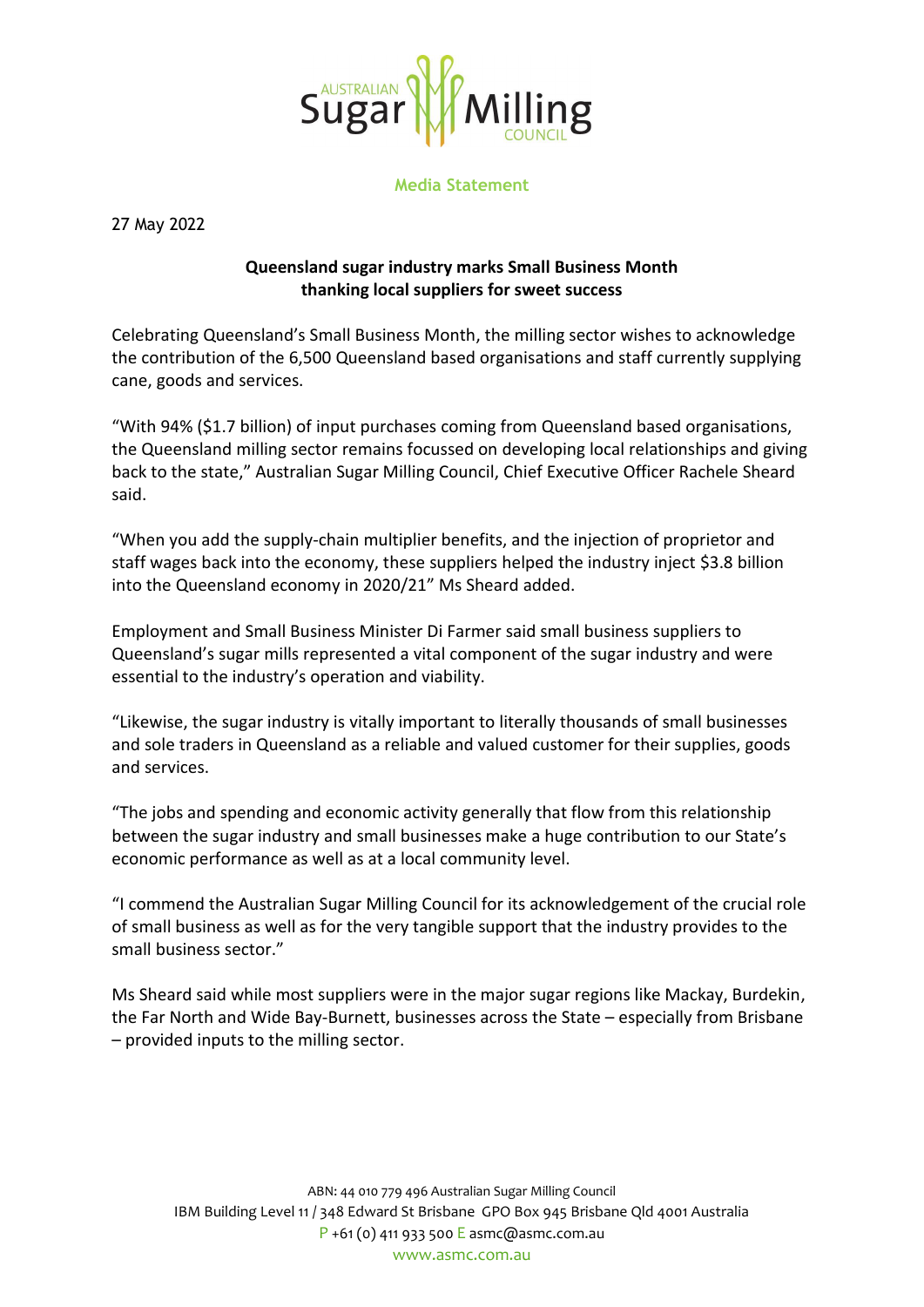

| <b>Region</b>           | <b>Number of mill</b><br>suppliers | <b>Number of cane</b><br>enterprises | <b>Total business</b><br>supported |
|-------------------------|------------------------------------|--------------------------------------|------------------------------------|
| <b>Brisbane</b>         | 761                                | 6                                    | 767                                |
| <b>Central West</b>     | $<$ 5                              | < 5                                  | $<$ 5                              |
| <b>Darling Downs</b>    | 68                                 | < 5                                  | 70                                 |
| <b>Far North</b>        | 730                                | 657                                  | 1,388                              |
| <b>Fitzroy</b>          | 33                                 | $<$ 5                                | 36                                 |
| <b>Gold Coast</b>       | 28                                 | $<$ 5                                | 29                                 |
| <b>Mackay</b>           | 664                                | 1,083                                | 1,747                              |
| <b>North West</b>       | < 5                                | < 5                                  | $<$ 5                              |
| <b>Northern</b>         | 559                                | 994                                  | 1,554                              |
| <b>South West</b>       | < 5                                | $<$ 5                                | $<$ 5                              |
| <b>Sunshine Coast</b>   | 38                                 | 17                                   | 55                                 |
| <b>West Moreton</b>     | < 5                                | $<$ 5                                | 5                                  |
| <b>Wide Bay-Burnett</b> | 512                                | 384                                  | 896                                |
| <b>Total Queensland</b> | 3,399                              | 3,150                                | 6,549                              |

The regional breakdown of local suppliers and sugarcane supplying enterprises for 2020-21 was:

ASMC Director, Economics, Policy and Trade David Rynne said the commitment and innovation of local suppliers was essential to the ongoing competitiveness of the Queensland sugar industry, which exports almost 85% of its raw sugar production into fiercely competitive global markets.

"Maintaining a sugar mill requires a considerable amount of renewal and investment in the factories before each crushing season. These inputs include an array of trade, engineering and professional services that are required to manufacture raw sugar and generate renewable electricity."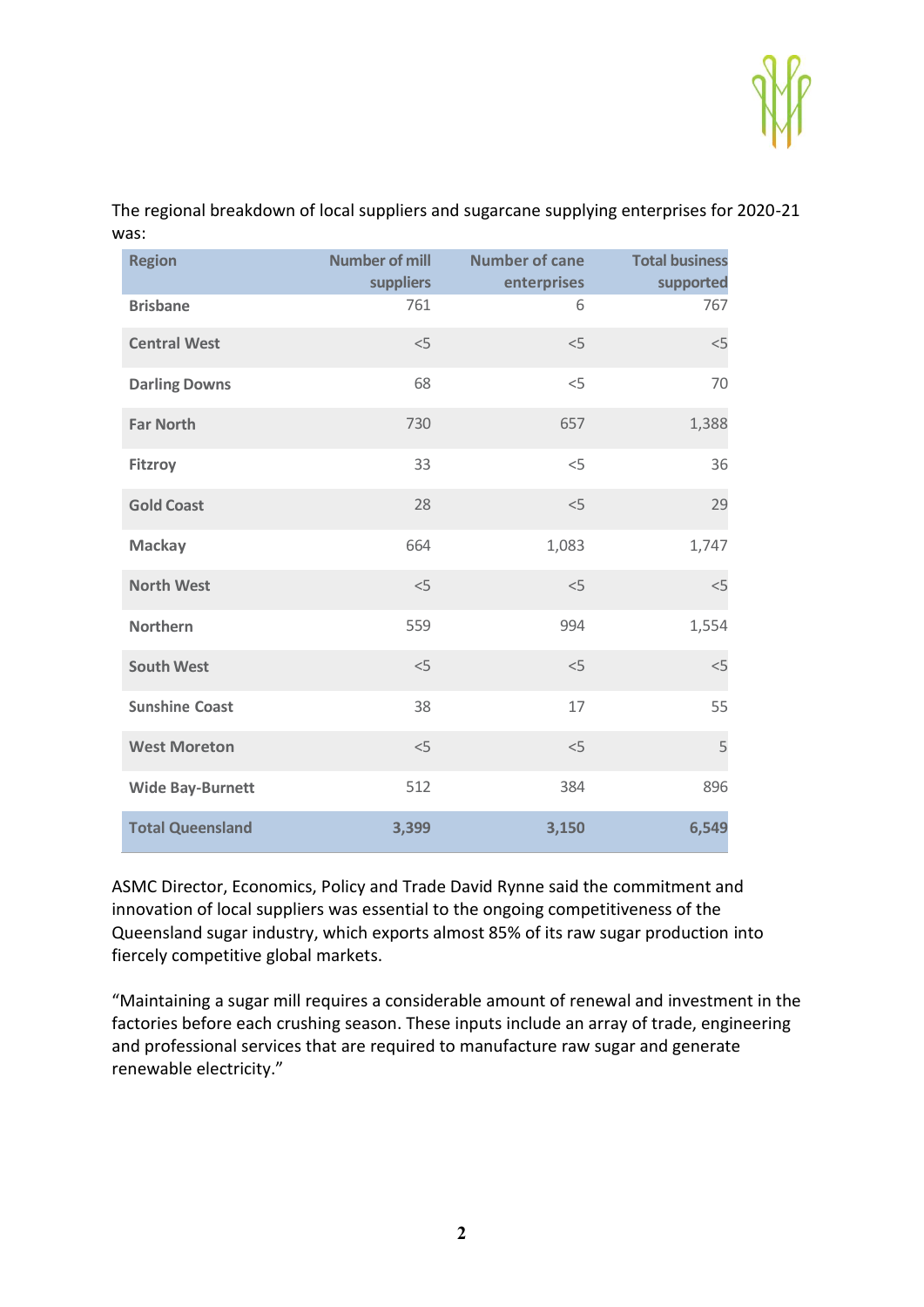

Link ASMC Chief Executive Officer Rachele Sheard on regional contribution of sugar industry including to local businesses

- **[Far north](https://youtu.be/ia0jdYiX4rI) (including Tablelands)**
- [North](https://youtu.be/6JpcFsD-Bas) (including Burdekin and Hinchinbrook)
- **[Mackay](https://youtu.be/gLPnAEUNMWI)**
- [Wide Bay](https://youtu.be/6JjtSeKfLqM)
- **[Brisbane](https://youtu.be/gYSBIRwHgyM)**

Link ASMC Director, Economics, Policy and Trade [David Rynne on local suppliers.](https://youtu.be/BWurAOeHIjk)

Link to a [full breakdown](https://asmc.com.au/sugar-industrys-economic-contribution-2020-21/) of the economic contribution of suppliers.

**WDT Engineers Mackay Branch Manager Steven Armstrong** said the company had worked with the sugar industry across Queensland as well as in northern New South Wales and the Ord in Western Australia.

The company employs 60 staff including 20 staff in Mackay.

"WDT is very reliant on sugar. We have built our organisation around sugar and it is a very important for us to continue to supply the sugar industry and the industry to be us to support us and continue to grow. It's hoped the sugar industry will continue to be a strong force in the region and for Australia. We are confident the industry will be there to support us and we will be there to support them," Mr Armstrong said.

## [Link to video comments by Mr Armstrong](https://youtu.be/A92bvsxGO7A)

**Mackay-based Consolidated Plastic Managing Director Brendan Refalo** said the company was born out of the sugar industry three decades ago it has expanded into mining and minerals processing and it has opened up export markets in Indonesia and the United Kingdom.

"In 2000, the company had seven employees and now we employ 42 people. We help the sugar mills better reliability of their plant. The sugar industry has maintained a strong foundation and has provided a steady quantity of work. We are fortunate to have the sugar industry," Mr Refalo said.

[Link to video comments by Mr Refalo](https://youtu.be/paOlWQDsLrA)

**Ayr-based Don West Dealer Principal Darren West** said the sugar industry was critical to the local economy and it spent locally.